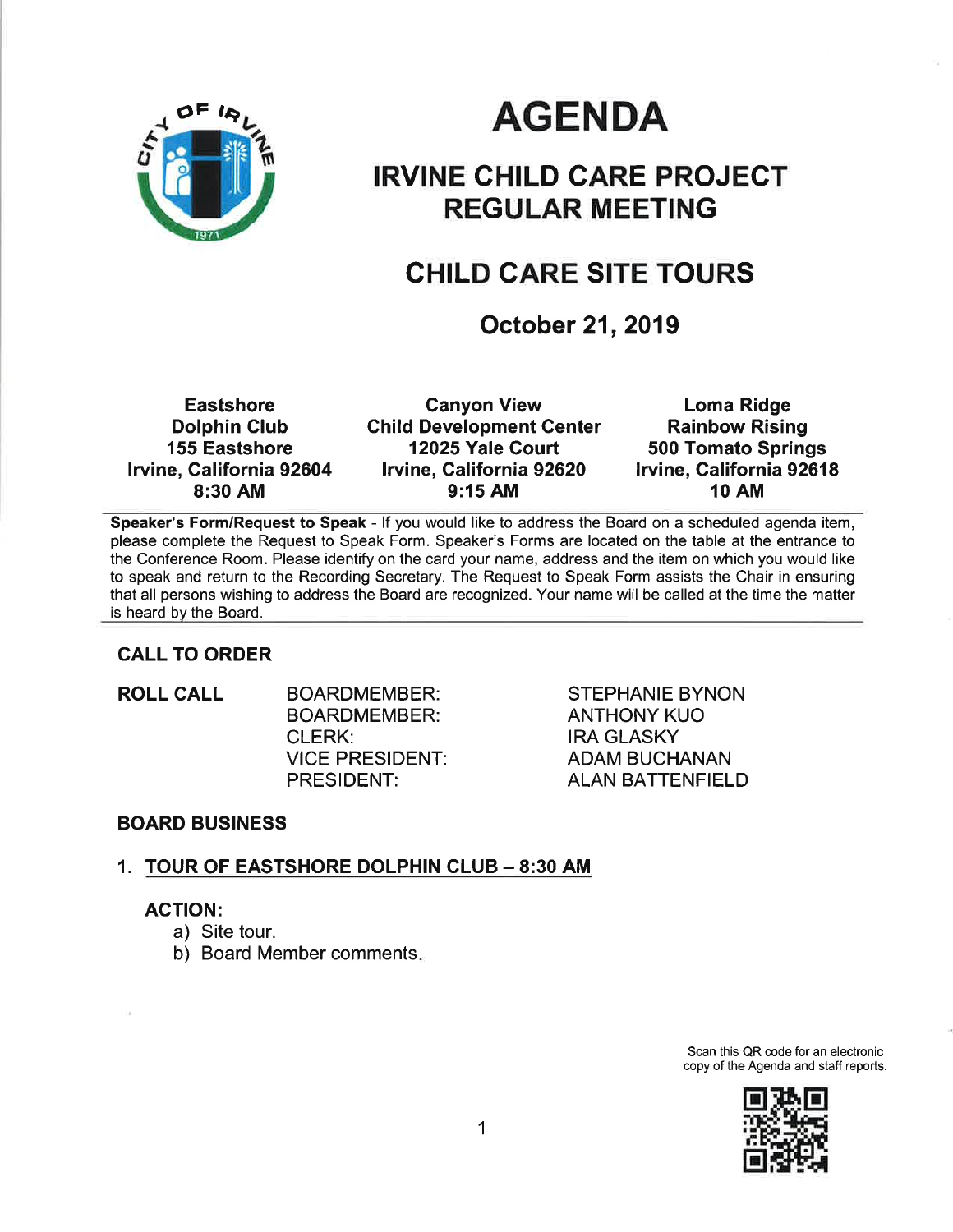#### PUBLIC COMMENTS

Any member of the public may address the Board on items within the Board's subject matter jurisdiction, but which are not listed on the Agenda during Public Comments. However, no action may be taken on matters that are not part of the posted agenda. Public Comments are scheduled for 30 minutes and are limited to 3 minutes per person.

#### RECESS FOR TRAVEL TO NEXT SITE

#### RECONVENE AT CANYON VIEW CHILD DEVELOPMENT CENTER

#### 2. TOUR OF CANYON VIEW CHILD DEVELOPMENT CENTER - 9:15 AM

#### ACTION:

- a) Site tour.
- b) Board Member comments

#### PUBLIC COMMENTS

Any member of the public may address the Board on items within the Board's subject matter jurisdiction, but which are not listed on the Agenda during Public Comments. However, no action may be taken on matters that are not part of the posted agenda. Public Comments are scheduled for 30 minutes and are limited to 3 minutes per person.

#### RECESS FOR TRAVEL TO NEXT SITE

#### RECONVENE AT LOMA RIDGE RAINBOW RISING

#### 3. TOUR OF LOMA RIDGE RAINBOW RISING - 10 AM

#### ACTION:

- a) Site tour.
- b) Board Member comments

#### PUBLIG COMMENTS

Any member of the public may address the Board on items within the Board's subject matter jurisdiction, but which are not listed on the Agenda during Public Comments. However, no action may be taken on matters that are not part of the posted agenda. Public Comments are scheduled for 30 minutes and are limited to 3 minutes per person.

#### ADJOURNMENT

Next Regular Board Meeting: Tuesday, November 4, 2019, at 8:30 a.m., One Civic Center Plaza, Conference Room L102, Irvine, California.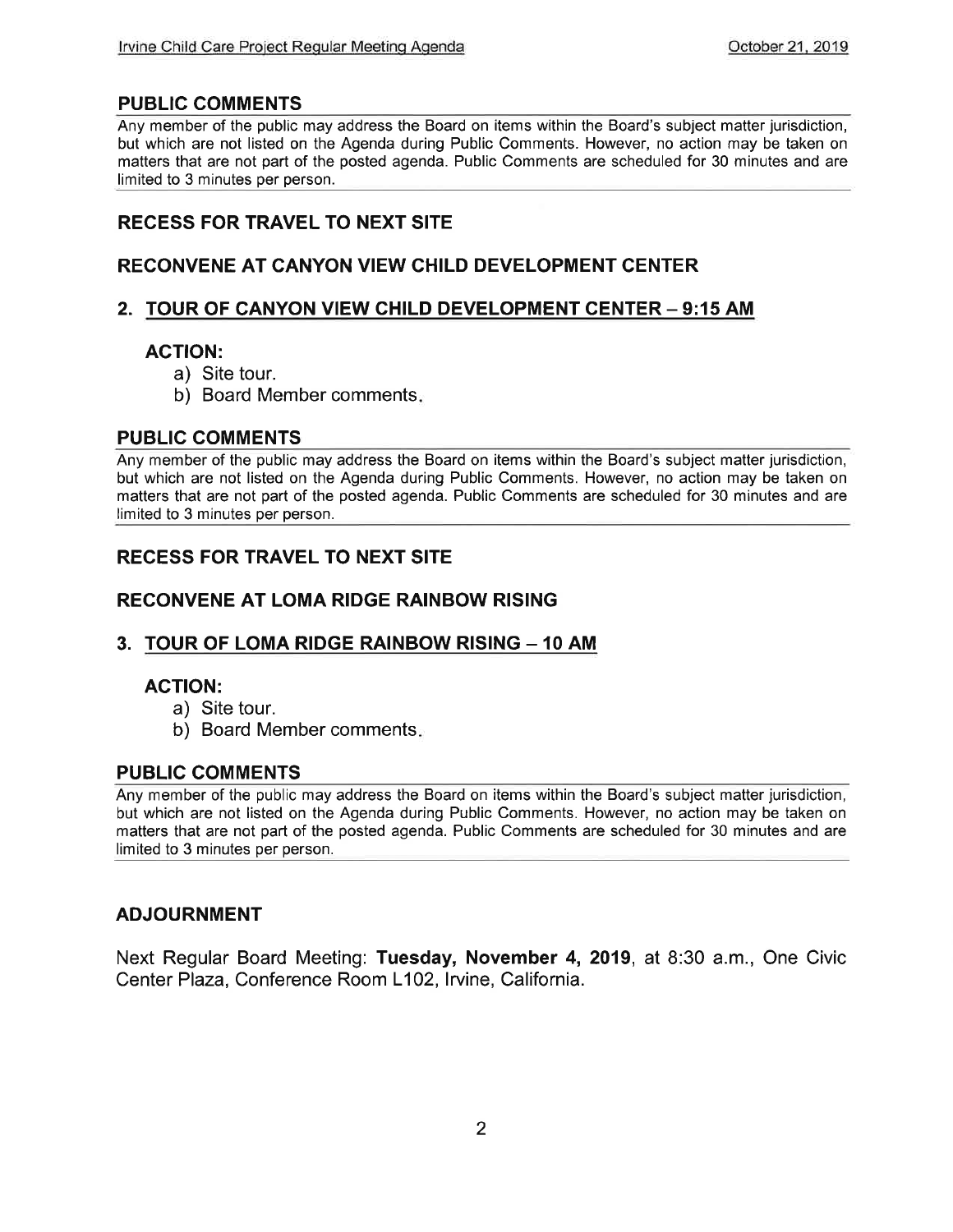#### NOTICE TO THE PUBLIC

At 11:00 a.m., the lrvine Child Care Project will determine which of the remaining agenda items can be considered and acted upon priorto 12:00 noon and will continue all other items on which additional time is required untila future Committee meeting. All meetings are scheduled to terminate at 12:00 noon.

#### STAFF REPORTS

As a general rule, staff reports or other written documentation have been prepared or organized with respect to each item of business listed on the agenda. Copies of these materials are on file with the lrvine Child Care Project liaison and are available for public inspection and copying once the agenda is publicly posted, (at least 72 hours prior to a regular Irvine Child Care Project meeting).

lf you have any questions regarding any item of business on the agenda for this meeting, or any of the staff reports or other documentation relating to any agenda item, please contact lrvine Child Care Project liaison at (9a9) 724-6690.

#### SUPPLEMENTAL MATERIAL RECEIVED AFTER THE POSTING OF THE AGENDA

Any supplemental writings or documents distributed to a majority of the lrvine Child Care Project regarding any item on this agenda after the posting of the agenda will be available for public review in the Community Services Department, One Civic Center Plaza, Irvine, California, during normal business hours. In addition, such writings or documents will be made available for public review at the respective public meeting.

#### SUBMITTAL OF INFORMATION BY MEMBERS OF THE PUBLIC FOR DISSEMINATION OR PRESENTATION AT PUBLIC MEETINGS Written Materials/handouts:

Any member of the public who desires to submit documentation in hard copy form may do so prior to the meeting or at the time he/she addresses the lrvine Child Care Project Board. Please provide '15 copies of the information to be submitted and file with the Recording Secretary at the time of arrival to the meeting. This information will be disseminated to the lrvine Child Care Project at the time testimony is given.

#### CITY SERVICES TO FACILITATE AGCESS TO PUBLIC MEETINGS

AMERICANS WITH DISABILITIES ACT: lt is the intention of the City of lrvine to comply with the Americans with Disabilities Act (ADA) in all respects. If, as an attendee or a participant at this meeting, you will need special assistance beyond what is normally provided, the City of lrvine will attempt to accommodate you in every reasonable manner. Please contact Irvine Child Care Project liaison at 949-724-6690 at least 48 hours prior to the meeting to inform us of your particular needs and to determine if accommodation is feasible. Please advise us at the time if you will need accommodations to attend or participate in meetings on a regular basis.

#### COMMUNICATION DEVICES

To minimize distractions, please be sure all personal communication devices are turned off or on silent mode.

#### MEETING SCHEDULE

Regular meetings of the lrvine Child Care Project are held on the second Monday of each month at 8:30 a.m. unless otherwise noted. The lrvine Child Care Project Agenda is posted in the Police Department. Meeting agendas and approved minutes are kept current on the City web site at cityofirvine.org.

I hereby certify that the agenda for the Irvine Child Care Project meeting was posted at the main entrance of City Hall and in the posting book loçated in the Public Safety Lobby lrvine, California on the City'<u>s web</u> page ok located in the Public Safety Lobby of City Hall, One Civic Center Plaza,<br>Octobe 14, 2019

 $A$ *m* 

Committee Secretary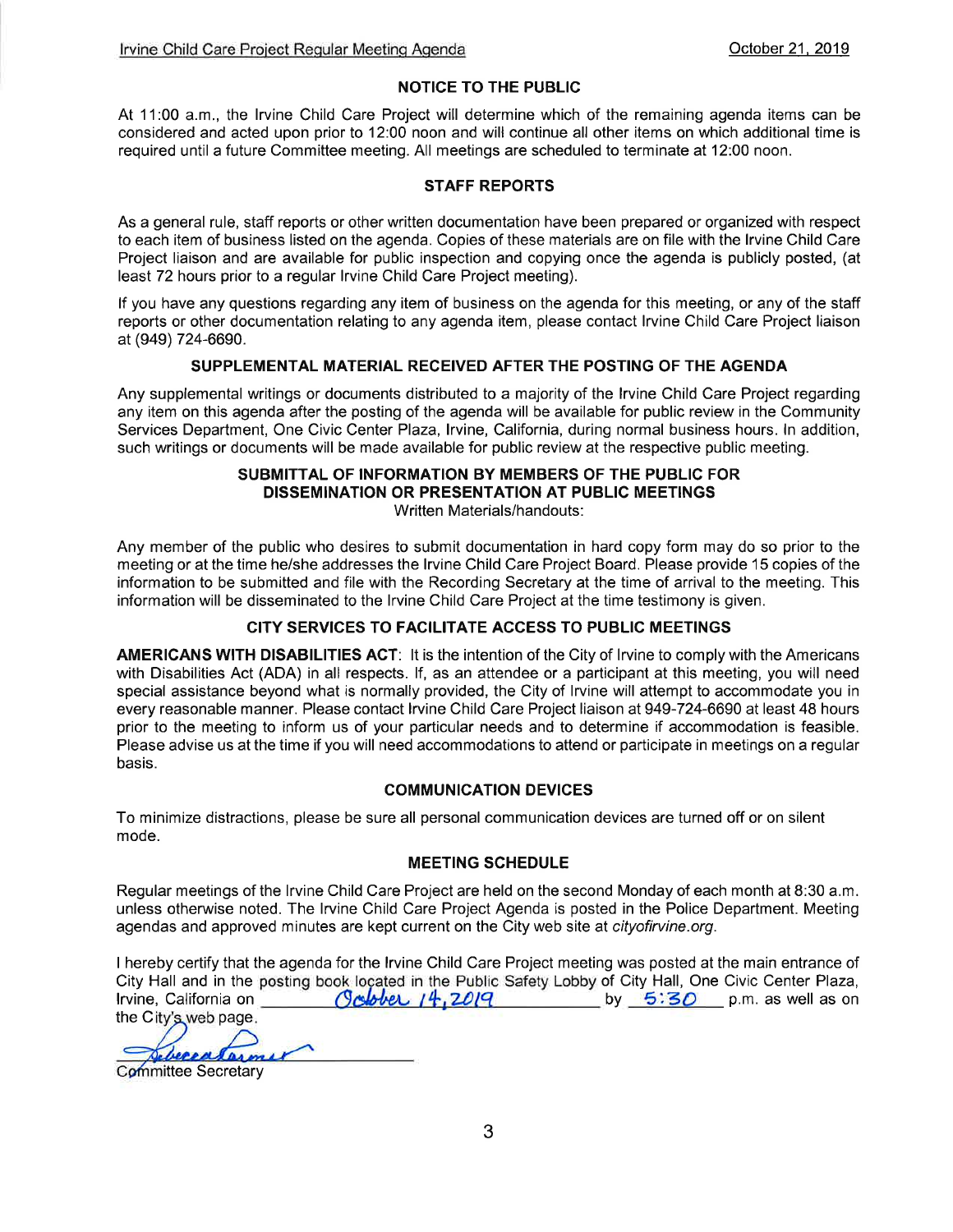

### Eastshore Dolphin Club - 8:30 a.m. 155 Eastshore, Irvine, CA 92604 Phone: 949-651-0152

Eastshore Dolphin Club is located in the buildings indicated with a red star behind the school parking lot. Park along Eastshore or Woodspring and cross the parking lot to get to the childcare buildings.

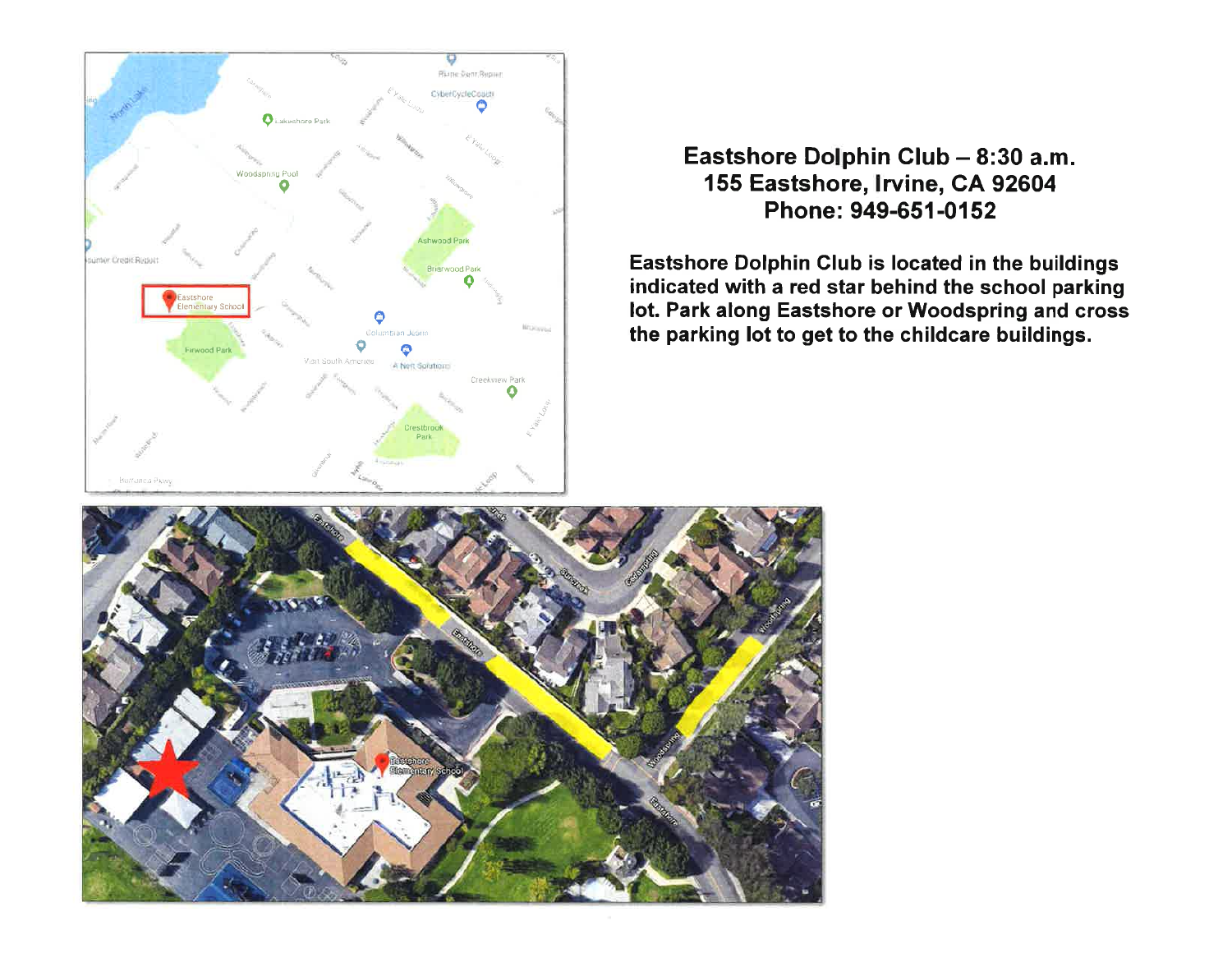

## Canyon View Child Development Center - 9:15 a.m. 12025 Yale Court, Irvine, CA 92620 Phone - 714-730-5194

Canyon View CDC buildings are marked with a red star on the map. Parking is available in the little park parking lot directly adjacent to the center. You may also park in the large school parking lot. Both sites are marked with yellow.